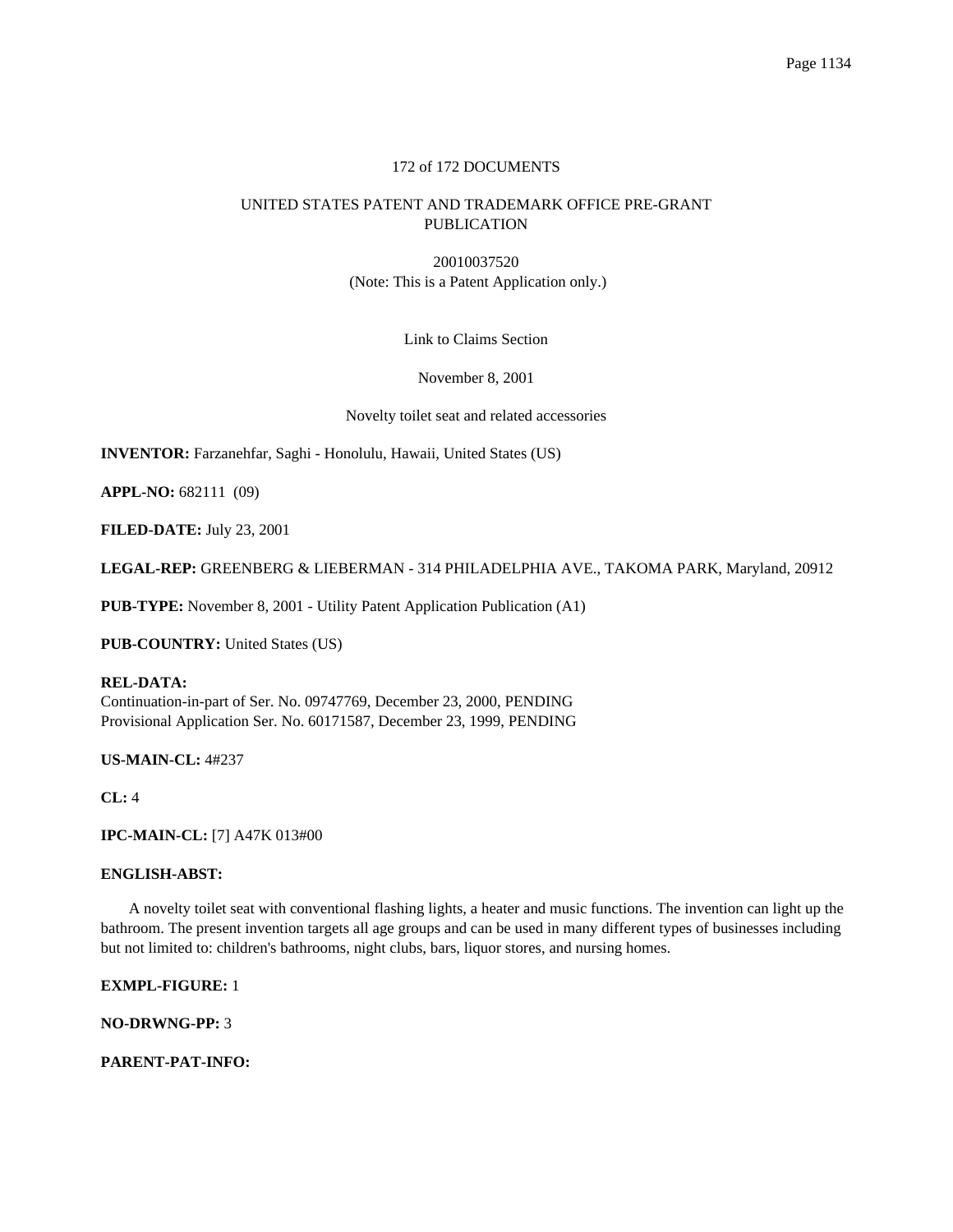### CROSS REFERENCE TO RELATED APPLICATIONS

[0001] This application is a continuation in part of utility application Ser. No. 09/747,769 filed on Dec. 22, 2000, entitled NOVELTY TOILET SEAT AND RELATED ACCESSORIES by Saghi Farzanehfar, which in turn claimed priority to provisional application 171,587 filed Dec. 23, 1999.

### **SUMMARY:**

#### BACKGROUND OF INVENTION

[0002] Toilet seats are a necessity for reasons of sanitation and control of odor. However, the most common toilet seats on the market are quite plain in design. Some standard toilet seats that are existent are the porcelain seats, the foam filled seats, and hard plastic seats. There are also covers for toilet seats available, usually in different colors or patterns to match bathroom decor. There are seats on the market that have removable paper or plastic inserts to change the look of the toilet seat. There are also seats on the market that can be heated, by means of pressure or a switch. However, as will be shown in the related art there are no novelty toilets that have music, lights, floating objects and a method for advertising combined.

[0003] U.S. Pat. No. 4,248,646 issued to Ginsburg on Feb. 3, 1981 shows a method of making a foam filled toilet seat. Ginsburg's invention is unlike the present invention because it has no method of lighting the seat, it does not have a method of warming the seat, it has no method for playing music, and it has no means of floating novelty objects or banners in the interior.

[0004] U.S. Pat. No. 5,636,389 issued to LaLonde on Jun. 10, 1997 exhibits a toilet seat lid with removable, customizable insert. LaLonde's invention is unlike the present invention because it does not have a lighting method, it does not have a method of warming the seat, it does not have a method for floating novelty items in the toilet seat, and it does not have a method for playing music. U.S. Pat. No. 5,642,531 issued to Holtom et al., on Jul. 1, 1997 shows a method of warming a toilet seat. Holtom's invention is unlike the present invention because it has no method for floating novelty objects in the seat, the is no method of entering a message in the toilet seat, it has no space for a written advertisement, it is not made of clear plastic construction, it does not have lights and it does not have the ability to play music.

[0005] U.S. Pat. No. 5,754,984 issued to Bermudez-Schmeelk on May 26, 1998 shows a decorative toilet seat with changeable decorative insert sheets. Bermudez-Schmeelk's invention is unlike the present invention because it has no method for floating novelty items in the seat, it does not have the capability to play music, it does not have a method for warming the seat, and it does not have a method of lighting the seat.

[0006] Therefore a need has been established for a novelty toilet seat with the ability to play music, light, heat, float decorative objects, and advertise. With the conventional flashing lights, the present invention can light up the bathroom in non-conventional ways. It targets all age groups infants, children, adults and senior citizens. It also targets many different businesses including nightclubs, restaurants, bars, liquor companies, and other establishments.

## SUMMARY OF INVENTION

[0007] The present invention has a conventional toilet seat-shape. It is constructed in such a way as to allow a space to exist between the upper or facing portion of the toilet seat and the lower portion of the toilet seat. Having a hollowed area within the actual "seat" portion of the toilet seat, the present invention has a tubular, cylindrical space or hollowed area to be filled with any fluid material such as water or gel. The fluid material can be any color desired and can be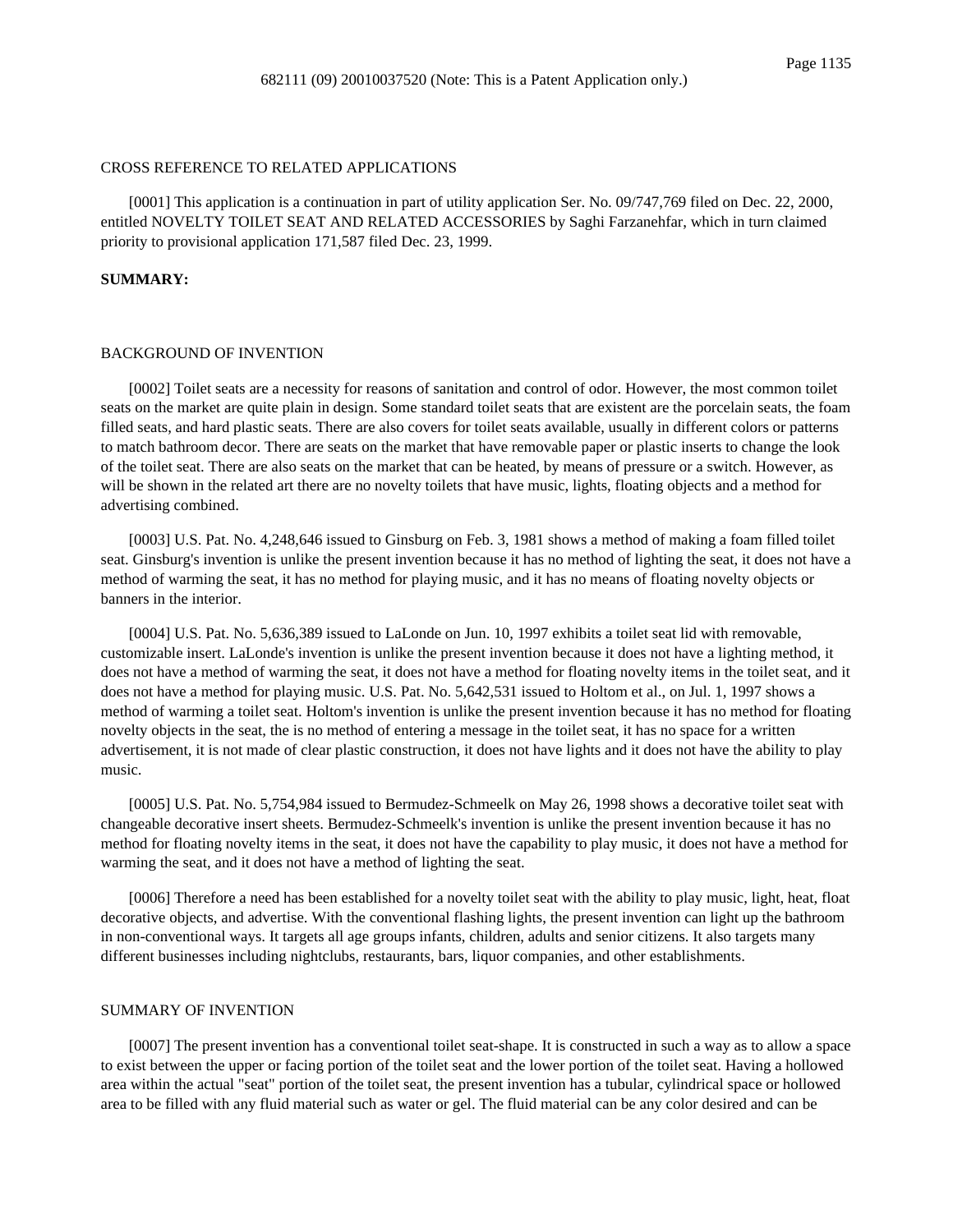colored to match different decors. Contained within the fluid material are floating objects or sliding banners. The floating objects can vary from plastic figures and stones to toys or objects to match the theme of the business.

[0008] For example, in a restaurant with a A Rock and Roll[Approx]theme could have small guitars, drum sets, and faux microphone toys floating in the seats. The sliding banners could show the business name in a manner in which it will be noticed and remembered. In another embodiment, the sliding banners are exhibited as colored sheets that may be plastic or paper to change the color of the seat in a temporary manner.

[0009] Flashing lights are another option to customize the seats and can be contained within the hollow area. The flashing lights can be of a marquee style, neon tube styled, or possibly even in the style of light strands used during winter holidays. The lights may also be applied to the outside of the seat portion in any of the styles listed above. The present invention is composed of transparent material that allows anything within the hollow area to be seen. The transparent material is a hard plastic or other hard substance, is easily heated, and is protective of the user of the toilet seat from the fluid on the interior of the seat.

[0010] The toilet seat is connected to a conventional toilet bowl or water closet. In the embodiments of the present invention in which there are lights or heating, on the side of the toilet seat are two switches. One switch, when pressed, plays prerecorded music using a conventional method. The music can be chosen to match the theme of the bathroom or of the establishment as a whole. The other switch, when pressed, heats up the toilet seat using a conventional method. The heating is quick and allows the user of the toilet seat to be comfortable while using the seat.

[0011] The invention can be constructed of any clear, sturdy material able to withstand repeated use like various plastics. Plastics are also easy to clean and can withstand the repeated opening and closing of the toilet seat, extending the life of the product. The upper or facing portion of the toilet seat material is composed of transparent material allowing one to see the objects or messages whereas the rest of the invention can be made with opaque or transparent materials. The casing can be made of transparent colored plastics to match the decor of the bathroom, and the rest of the toilet.

[0012] With conventional flashing lights, the invention can light up the bathroom and is especially appropriate for nightclubs, children's bathrooms, and restaurants. Banner messages or advertisements can be used for public service announcements or for commercial purposes. Accessories such as shower curtains, shower mats, tooth brushes, cups, soap dishes and towels appliqued with the same objects found in the seat will also be available.

## **DRWDESC:**

#### BRIEF DESCRIPTION OF DRAWINGS

[0013]FIG. 1 is a top view of the present invention.

[0014]FIG. 2 shows a cut away side view of the present invention.

[0015]FIG. 3 shows a top view of the banner insert in a possible embodiment of the present invention.

## **DETDESC:**

## DETAILED DESCRIPTION

[0016] The present invention is a novelty toilet seat which, in some embodiments, can play music, provide light,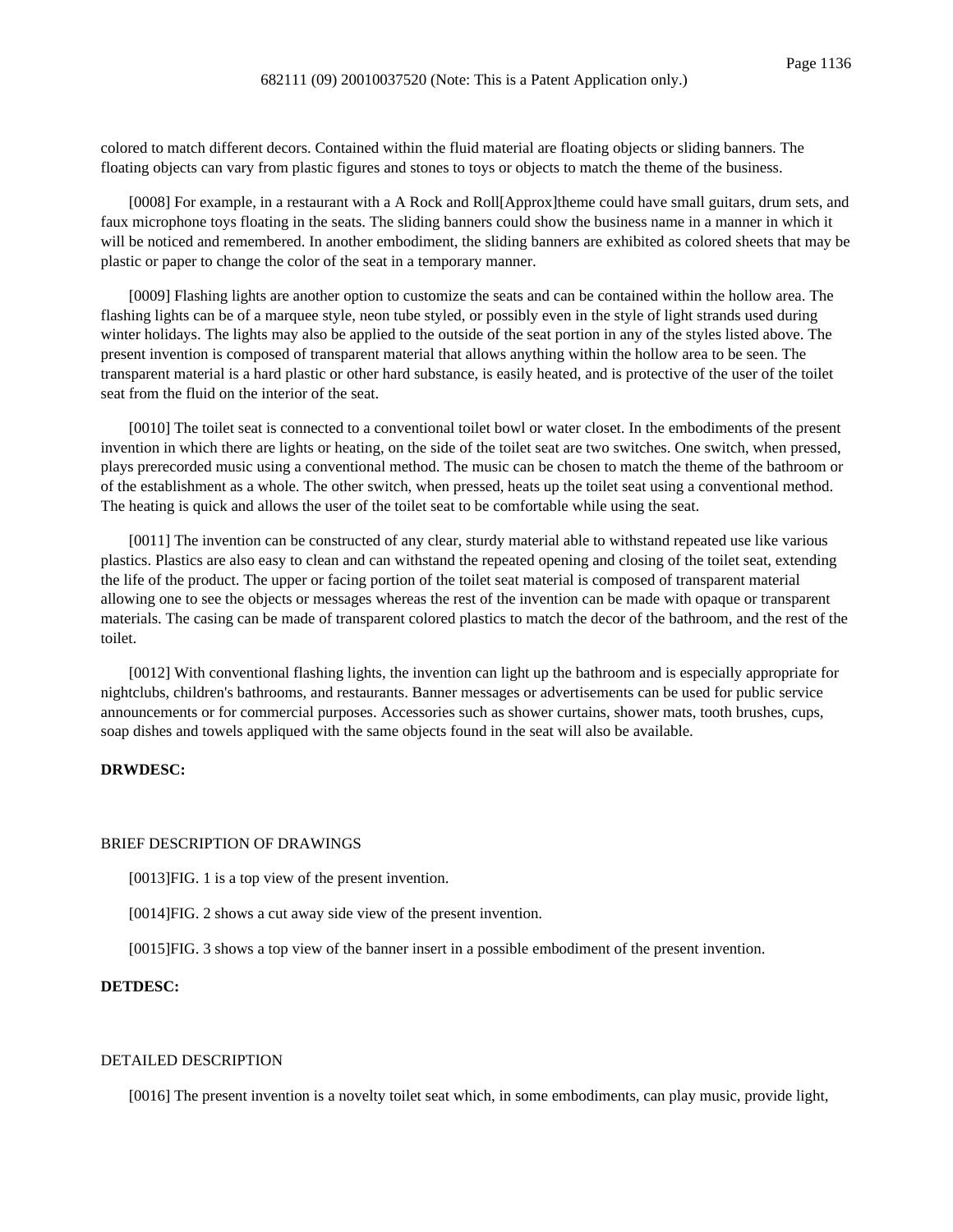and produce heat. The present invention is also constructed in such a way as to have a core that is filed with a fluid substance, such as gel or water. Floating in the gel or water are novelty items such as toys. Another embodiment of the present invention offers a banner or a colored decorative sheet in a lower compartment than the seat, or simply underneath the seat, which conveys a message or the name of the company in which the seat is installed.

[0017]FIG. 1 exhibits a top view of the present invention (10). The casing (20) is constructed of a hard plastic that is long lasting and transparent in color. The transparency of the casing (20) allows the novelty objects (30) to be easily viewed in the fluid (40). The novelty objects (30) can be of any shape, or design to match particular decors or themes. The fluid (40) can be water or a gelatinous substance, allowing for a movable or set look to the floating objects (30). The fluid (40) can also be colored to match the decor or the remainder of the toilet. Not shown in FIG. 1, is a possible embodiment of the present invention that also includes lights. The lights are attached to the outer edge of the present invention and allow for festive d e cor and more lightly in restrooms that are dimly lit. In separate embodiments, the fluid (40) can be drained, and new fluid (40) may be added. In this manner the user may also remove the floating objects (30) and replace them with new floating objects (30) to change the theme of the present invention (10).

[0018]FIG. 1 also gives a clear view of the switch for warming the seat (50) and the switch for playing music (60). The switch for warming the seat (50) is attached to the bottom of the hollow seat and functions the same as a water bed heating pad heating the fluid (40) inside the seat so that the seat is warmed to a comfortable temperature. The music system (60) may be plugged into a conventional internal music system, a radio, or can play pre-recorded music selections to fit the theme of the establishment. An additional option is a banner (FIG. 3, 90) with a slogan, saying, or company name (FIG. 3, 95) that is inserted into a slot (FIG. 2, 70) that is directly below the fluid layer (40) and shows through to the user. The banner (FIG. 3, 90) may be made of a paper substance, or a thin plastic substance that can be written on, or changed as necessary by the user.

[0019]FIG. 2 shows a cut away view of the present invention (10). The casing (20) is transparent and made of a hard plastic or other durable, damage resistant material. The casing (20) is also filled with fluid (40) and novelty objects (30) explained in greater detail later. Under the hollow level used as the seat, that encases the fluid (40) and the novelty objects (30) is a hollow casing (70) to enclose the paper banner (FIG. 3, 90). Also shown in FIG. 2, is the base of the seat (80), which is constructed of a hard plastic similar to the casing (20), but does not have to be transparent in nature.

[0020]FIG. 3 gives a close up frontal view of a possible embodiment of the banner insert (90), which may have writing or slogans printed on it. The logo, slogan or company name is represented by the letters (95) in FIG. 3. This allows the owner of the seat to enter banners (90) indicate seasonal themes, or special events that may be happening. Effectively, it gives the store or restaurant owner an extra chance to target their audience with advertising that cannot be missed. The banners (90) are paper or plastic inserts that can easily be removed or replaced to indicate a new theme, or advertising technique, or simply to change the color of the seat in a temporary manner. For example, a restaurant may choose to have a banner saying, "Try our spring drink specials.". Of course when those specials are no longer in effect, they may change the banner to indicate the new specials. The banners (90) can be of any design or color to match the d e cor and theme of the establishment.

[0021] The banner (90) may be of any color or design, in paper or plastic form. The banner (90) in paper form may have words or slogans or may be of a plain color or design background as is desired by the user. In separate embodiments the banner (90) may be made of a thin plastic material, not unlike transparency sheets for an overhead projector. The banners (90) may then also have markers (not shown) and erasers (not shown) of conventional nature that can be used in a dry erase manner so that the user may write a message on the insert, then erase and write a different message. In this embodiment the banners (90) may be changed and reused as wished by the user. The thin plastic banners (90) may also give children a sense of creativity and a unique place to display their work.

[0022] The present invention is a novelty toilet seat, but is not limited exclusively thereto. It encompasses any and all of the embodiments in the following claims.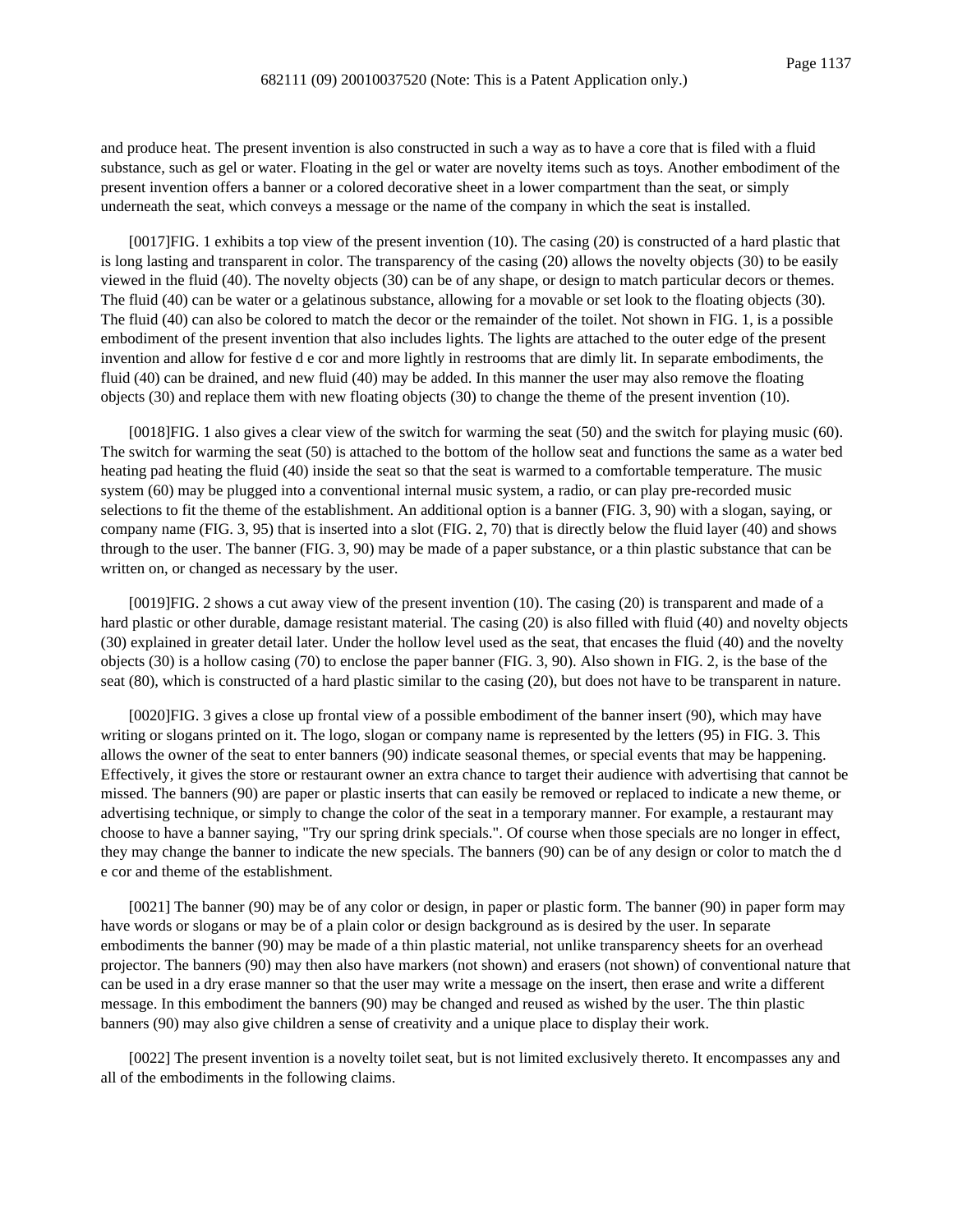#### **ENGLISH-CLAIMS:**

Return to Top of Patent

1. A novelty toilet seat comprising: a base; a space for receiving colored sheets or advertising banners, immediately above said base; a seat portion placed directly above said space, said seat portion being transparent and holding gelatinous or fluid material, as well as novelty objects; and a lid portion, filled with a gelatinous or fluid material, as well as novelty objects.

2. A novelty toilet seat, as in claim 1, further comprising a heating system attached to said seat portion.

3. A novelty toilet seat as in claim 1, further comprising a system to play music attached to said seat portion.

4. A novelty toilet seat as in claim 1, further comprising a lighting system attached to said seat portion.

5. A novelty toilet seat as in claim 2, further comprising a system to play music attached to said seat portion, and a lighting system attached to said seat portion.

6. A novelty toilet seat as in claim 1, wherein said novelty objects are constructed of water and rust resistant material.

7. A novelty toilet seat as in claim 6, wherein said novelty objects are constructed in different themes to match the d e cor of the establishment in which they are installed.

8. A novelty toilet seat as in claim 2, wherein said heating system is made in the same fashion as waterbed heating pads.

9. A novelty toilet seat as in claim 3, wherein said music is piped through the music system of the establishment in which it is installed.

10. A novelty toilet seat as in claim 3, wherein said music system plays music independent of the establishment' s music system.

11. A novelty toilet seat as in claim 3, wherein said music system plays prerecorded music.

12. A novelty toilet seat as in claim 3, wherein said music system plays music from radio stations.

13. A novelty toilet seat as in claim 4, wherein said lighting system is attached to an outside edge of said seat portion.

14. A novelty toilet seat as in claim 4, wherein said lighting system is wired inside said seat portion.

15. A novelty toilet seat as in claim 4, wherein said lighting system is a series of small lights.

16. A novelty toilet as in claim 4, wherein said lighting system has a neon tube.

17. A novelty toilet seat as in claim 4, wherein said lighting system has marquee lighting.

18. A novelty toilet seat, comprising: a base portion; a space, immediately above said base portion; a series of paper colored sheets or advertising banners, inserted in said space; a seat portion which is hollow in nature, immediately above said space; a fluid material filling said seat portion; a series of novelty objects floating in said fluid material; an advertising banner floating in said fluid material; a lid portion, with a hollow interior; a fluid material filling said hollow interior; and a series of novelty objects floating in said fluid material.

19. A novelty toilet seat, comprising: a base portion; a space, immediately above said base portion; a series of paper